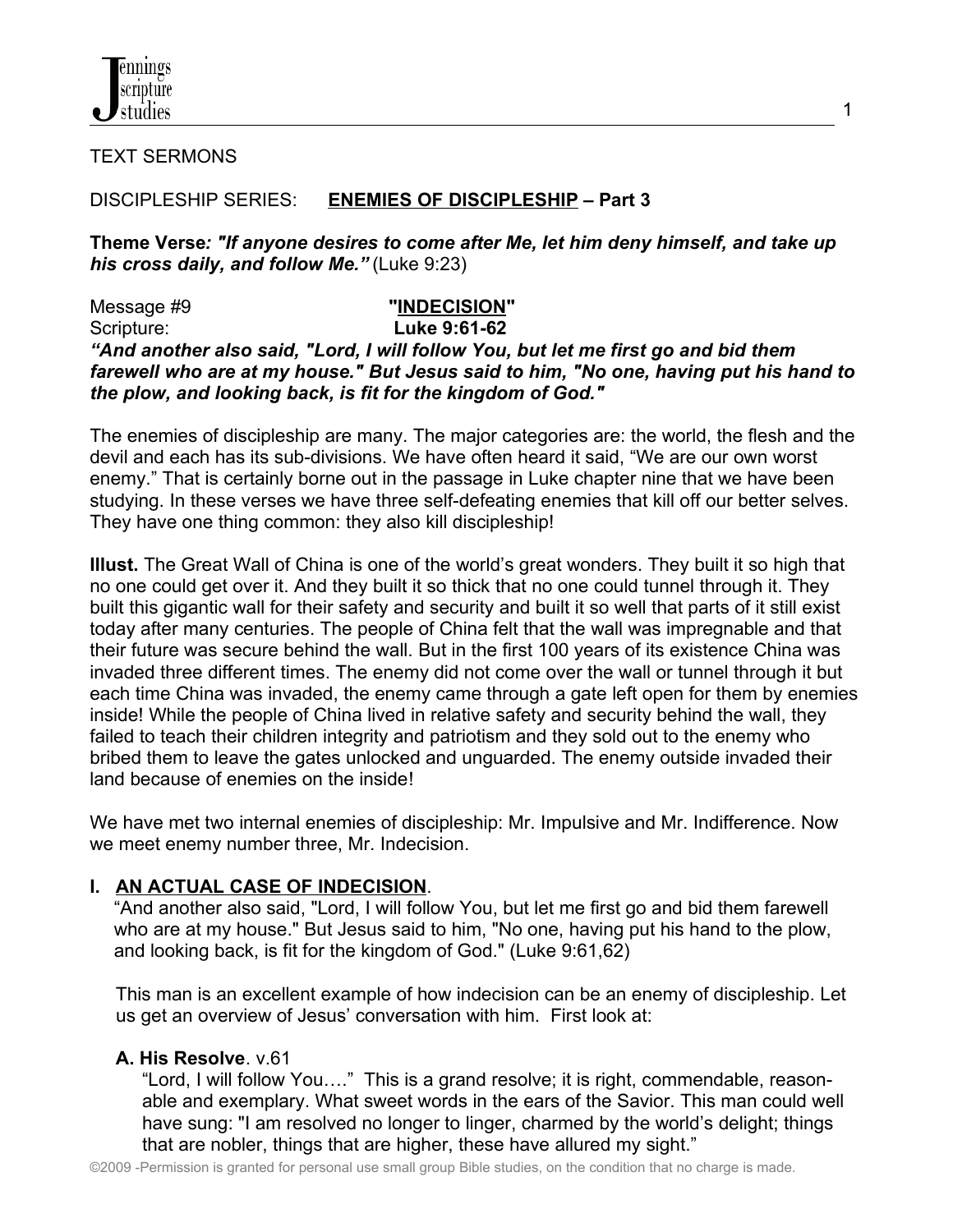

Have you made that resolve? I hasten to add, as commendable as good resolves are, resolve alone is not enough. Do not overlook this man's reserve.

#### **B. His Reserve-** v.61 "but"

 Right before our eyes this holy and beautiful resolve begins to dissolve. He said, "I will follow thee but ....." How sad. We had such high hopes for this young man. He seemed so sincere, so intent when he volunteered. But now he amends the original intention, he adds an addendum, he attaches a condition, he has a reservation - "I will follow thee but first ...."

What reservation do you have? How does the fine print in your commitment to Jesus Christ read? I will follow you but, what? This little word of three letters has side-tracked many a would be follower of Jesus.

**C. His Request.** v.61 "let me first bid them farewell who are at my house."

 This request may appear to be a very innocent one on the surface. However, Jesus saw here a half-hearted man. A farewell visit might be safe for others but not for this would be follower. Jesus knew that a final farewell for this fellow would be fatal. A pity party would have ruined him.

Under the warmth of his home surroundings, with his family and friends, his courage would melt. For this man to make one last trip home would mean farewell to discipleship.

 And, consider this: while he was cutting his umbilical cord what was Jesus to do? Sit on the curb and wait for him? How long will he be gone? We are to follow Jesus according to His time-table, not ours! It is His agenda that must take precedence, not ours!

 **D. His Rebuke**. v.62 **-** ""No one, having put his hand to the plow, and looking back, is fit for the kingdom of God."

Jesus' rebuke is firm, fitting and final. It substantiates our superstitions of this man's indecisive spirit. Now that we have been introduced to this man: His Resolve, Reserve, Request and Rebuke, let us examine his spiritual affliction:

#### **II. THE FATAL CURSE OF INDECISION**.

 I have called him "Mr. Indecision"- indecision, that was the curse, the enigma, the malady that neutralized him. Decision is making a choice between alternatives. Indecision is hesitancy or refusal to make a choice. It is a wavering between possible courses of action. Indecision is an age old curse. In 78 B.C. Cicero wrote: "There is grief in indecision."

Making right decisions is work! Decision making about important matters requires mental and spiritual energy. For those who are sincere it can be a very exacting process. It requires thinking and for the Christian, searching of God's Word, prayer and meditation. Many prefer someone else to make their decisions for them.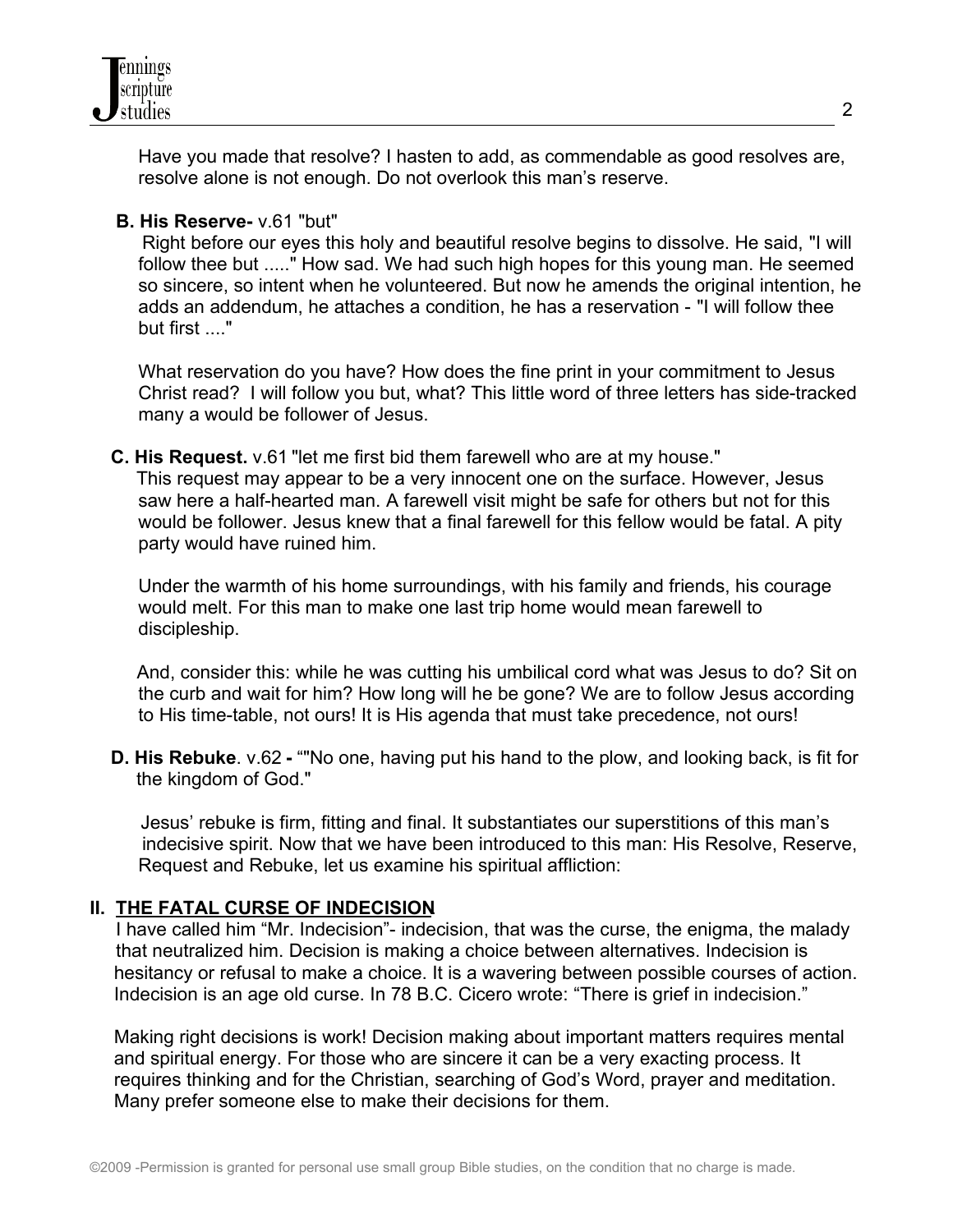There are not a few Christians who are continually looking for some religious guru or superstar preacher or authority figure to tell them what to do. In matters spiritual in nature, the individual must personally make the decision. Mr. Indecision stood face to face with the Lord Jesus Christ. The challenge was before him - He had to make a choice. No one could make it for him.

 Let me be more precise: this man was undecided because he was torn between two alternatives. He was faced with the dilemma of dual loves and dual loyalties. Consider The following:

### **A. The Matter of Dual Loves**.

 This man was torn between family and faith. That is often the case. God's Word is clear on the matter of our love for our parents – we are to love them, honor them and children are to obey them. Jesus said, "He that loves father and mother more than me is not worthy of me." We are to love our family but when love for them transcends our love for the Lord we have to put Him first. When love for God and love for other humans come into collision, God must come first.

 Jesus said, "Anyone who loves his father or mother more than me is not worthy of me; anyone who loves his son or daughter more than me is not worthy of me; and anyone who does not take his cross and follow me is not worthy of me. Whoever finds his life will lose it, and whoever loses his life for my sake will find it." (Matthew 10:37-39)

### **B. Then There is The Matter Of Dual Loyalties**.

 Jesus made it crystal clear in that "No one can serve two masters." (Matt. 6:24) Elijah challenged the undecided in his day with these words: "how long do you halt between two opinions? If 'the Lord be God, follow him, but if Baal, then follow him."

 As this man stands before Jesus, He is thinking about going onward with the Lord and he is thinking about going home. Jesus' rebuke in v. 62 reveals that this man was longingly looking in two directions at once. The curse of indecision had neutralized him.

 James, in his epistle states, "a double minded man is unstable in all his ways." (James 1:8) Indecisive persons are double minded. When confronted with two alternatives, they try to capitalize on both. That is double mindedness; that is the curse of indecision. Trying to be loyal to two masters is deadly to discipleship for a disciple is a follower – and we cannot follow two leaders, walk two directions, follow two paths and arrive at two destinations at the same time!

 **Illust.** A young couple was lost on a rural road when they spotted a farmer. They stopped and asked, "Sir, could you give us some directions? The farmer replied, "yes, where do you want to go?" They both answered at the same time, but each gave different destinations which were in opposite directions. The farmer scratched his head and replied, "Trying to go in both directions at once is a going to be mighty hard on your car, isn't it?"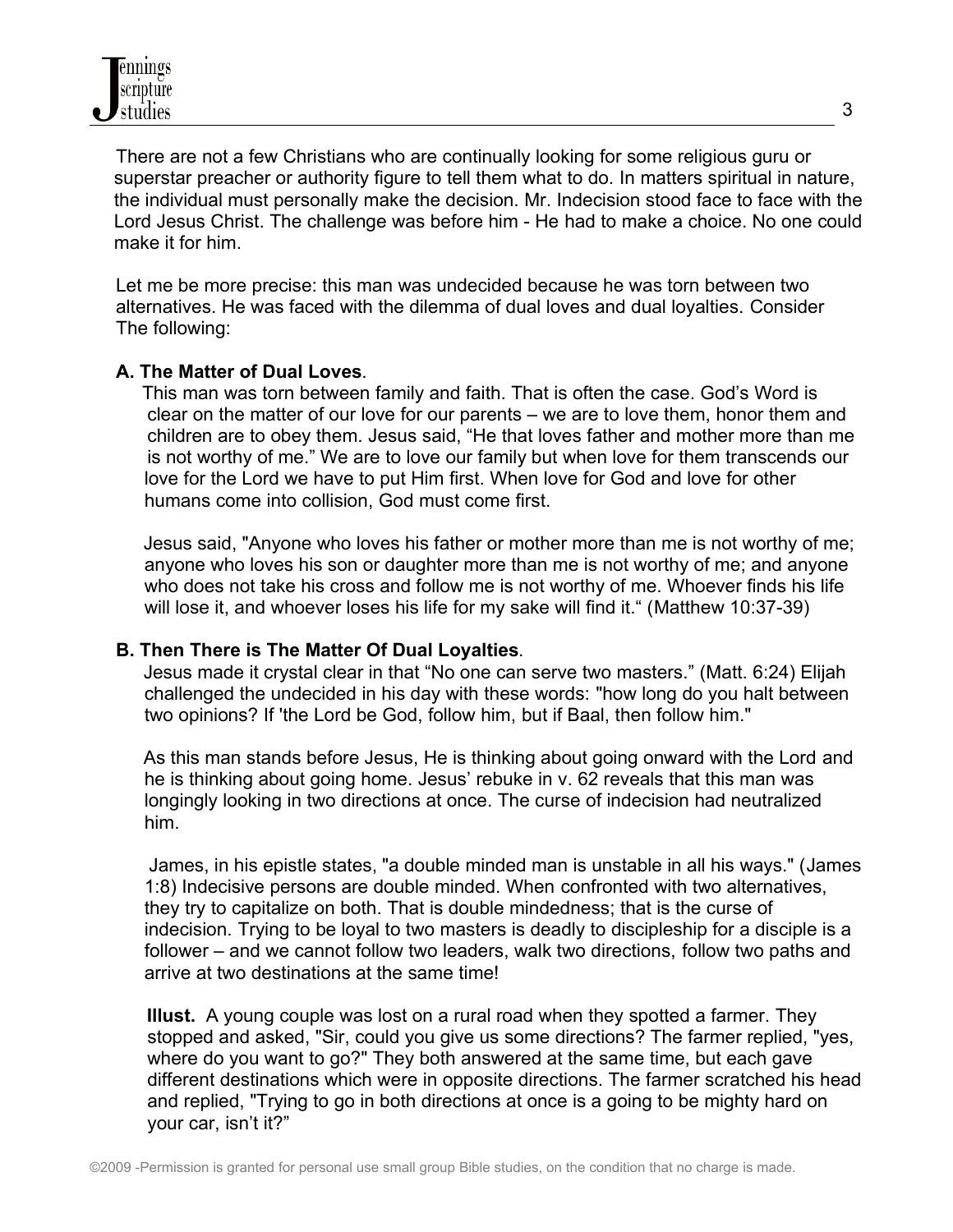Indecision is a curse to discipleship, because the undecided are torn between two loves and two loyalties. That is the paralyzing effect of the curse of indecision. Mr. Indecision made no progress in either direction. He was immobile. He was endangering his future because he was undecided in the present.

**Illust.** George W. Cecil, whose pen name was William Lawrence, wrote:

 "On the plains of hesitation bleach the bones of countless millions who, at the dawn of victory, sat down to wait - and waiting, died." (American Magazine, March 1923, p. 87)

 Indecision is a curse because it stifles progress. A young man, impressed by the fact that Alexander the Great had conquered the civilized world with his armies by age 30, asked, "Sir, how did you conquer the world so quickly?" The Emperor replied, "By not delaying!"

> "Follow, follow, I would follow Him today, While His tender voice is calling How can I delay?"

However, there is hope for the indecisive as I conclude, consider with me the……

### **III. THE SCRIPTURAL CURE FOR INDECISION.**

 How does one break out of the grip of spiritual indecision? How do you make up your mind about following Christ devotedly? The answer is in this passage of scripture upon which we have been meditating.

 Here are Jesus words again: "Then He said to them all, "If anyone desires to come after Me, let him deny himself, and take up his cross daily, and follow Me. For whoever desires to save his life will lose it, but whoever loses his life for My sake will save it. For what profit is it to a man if he gains the whole world, and is himself destroyed or lost? For whoever is ashamed of Me and My words, of him the Son of Man will be ashamed when He comes in His own glory, and in His Father's, and of the holy angels.´ (Luke 9:23-26) The cure for indecision is suggested in these words from the lips of Jesus. First,

### **A. Follow Your Holiest Desires.**

"If anyone desires to come after Me…." If there is any stirring in your heart to yield to Christ's call; if any promptings to pursue heaven's agenda; if any interest in following Christ; yield to those desires – immediately! Delay is deadly. Second,

### **B. Focus On Life's Highest Purpose.**

**"**For whoever desires to save his life will lose it, but whoever loses his life for My sake will save it. For what profit is it to a man if he gains the whole world, and is himself destroyed or lost?" Life's highest purpose is to live for Jesus Christ! Paul said, *"*For me to live is Christ." (Phil.1:21) The choices are two: to live a Christ-centered life or a self centered life. Third,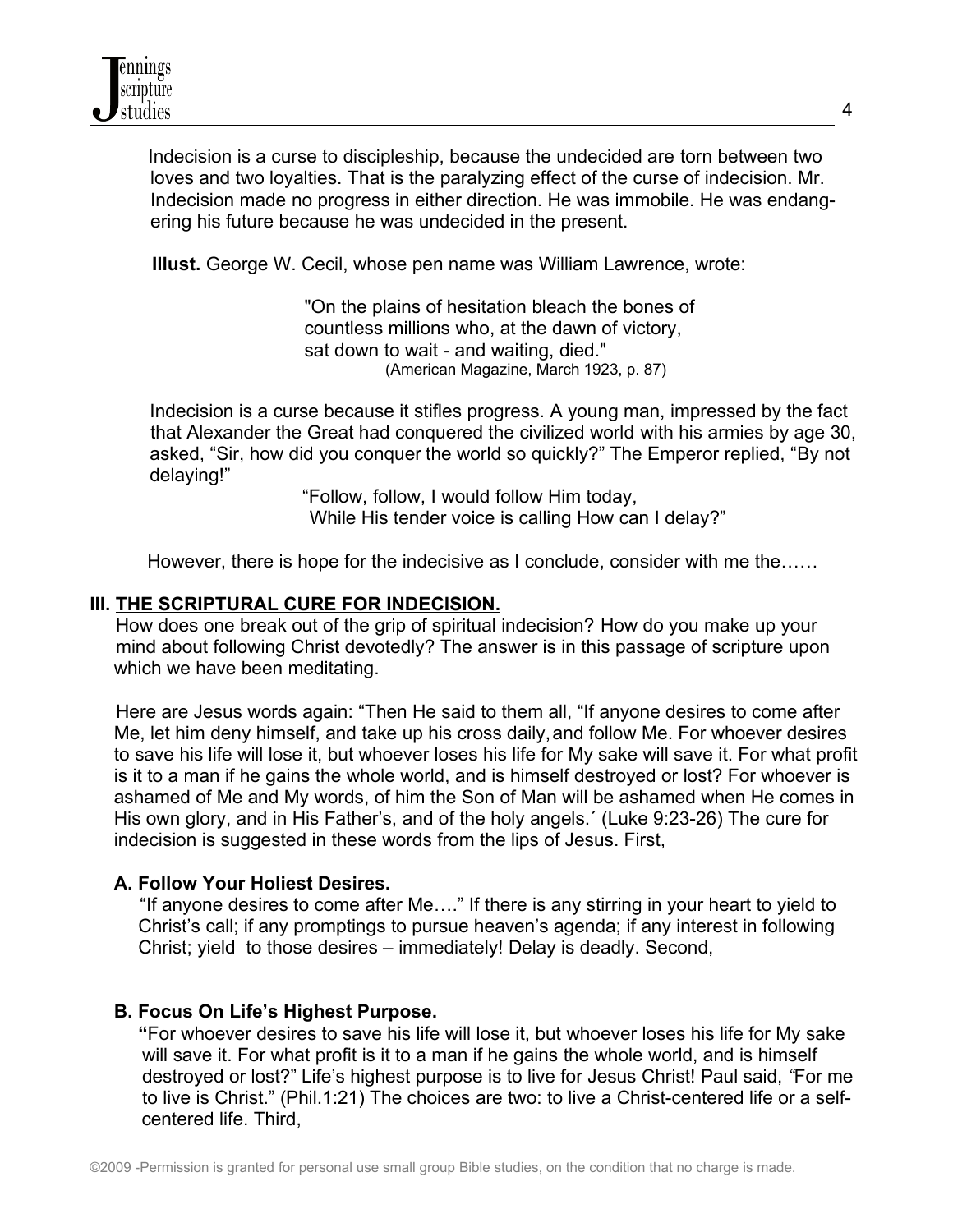# **C. Face The Fact of Heavenly Judgment.**

"If anyone is ashamed of me and my words, the Son of Man will be ashamed of him when he comes in his glory and in the glory of the Father and of the holy angels." And, as Paul writes, **"**we shall all stand before the judgment seat of Christ." (Rom.14:10)

 Mr. Indecision will meet Jesus again! He is coming again! We are not finished with Him – nor He with us! There is to be an accounting and there will be no excuse making then. "As I live, says the Lord, every knee shall bow to me, and every tongue shall confess to God. So then every one of us shall give account of himself to God." (Rom. 14:11-12) At that time will the indecisive say to the Lord, "I could not make up my mind about following you"?

## **CONCLUSION**

Moses led people who were, at times, indecisive. Listen to his straight-forward challenge to them:

> "This day I call heaven and earth as witnesses against you that I have set before you life and death, blessings and curses. Now choose life, so that you and your children may live and that you may love the LORD your God, listen to his voice, and hold fast to him. For the LORD is your life,….." (Deut. 30:19-20)

Choose! We are made by our choices. The three men in Luke 9 made wrong choices! These three men represent three of the many enemies of discipleship. Look one last time at them:

- One was impulsive;
- One was indifferent:
- One was indecisive.
- Mr. Impulsive was too swift; -
- Mr. Indifference was too slow:
- Mr. Indecision was too soft.
- Mr. Impulsive was hot-hearted;
- Mr. Indifferent was hard hearted;
- Mr. Indecision was half-hearted;
- Mr. Impulsive was unprepared;
- Mr. Indifferent was unwilling:
- Mr. Indecision was unsure.
- $\bullet$

The French Foreign Legion had a motto: "If I stumble pick me up; If I falter push me on; If I retreat shoot me." There was to be no indecision.

**Illust.** In one of my former pastorates there was a very unusual man. I must say, he was quite a sight to see! He would come to church wearing two of about every piece of his clothing. His outfits varied every week. Sometime he would come wearing two shirts, two neck-ties or two